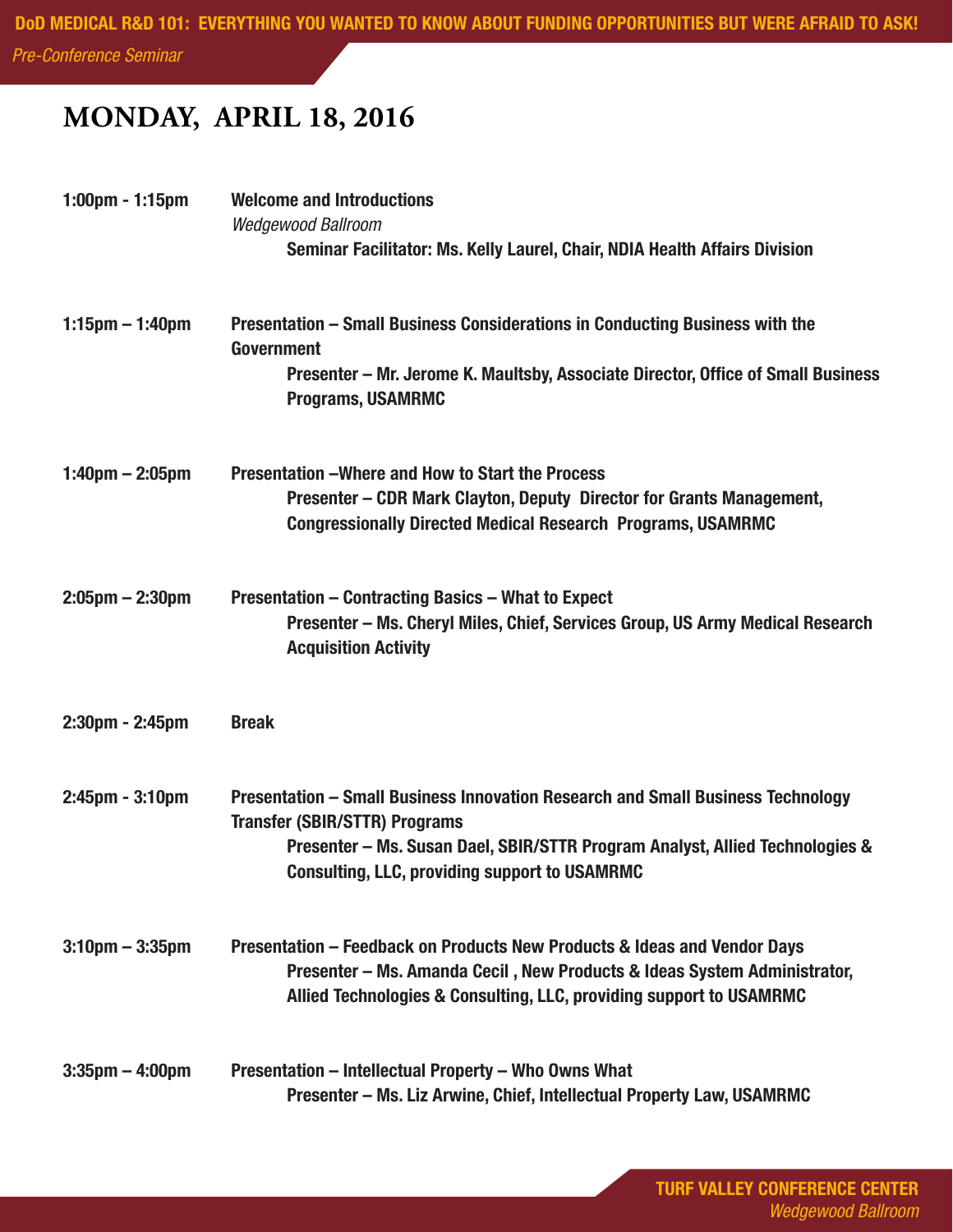*Pre-Conference Seminar*

- 4:00pm 4:25pm Presentation Industry/Academia Perspectives Presenter – Ms. Teri Schultz, Director, Office of Technology Management, The University of Texas at Arlington
- 4:25pm 5:00pm Q&A and Discussion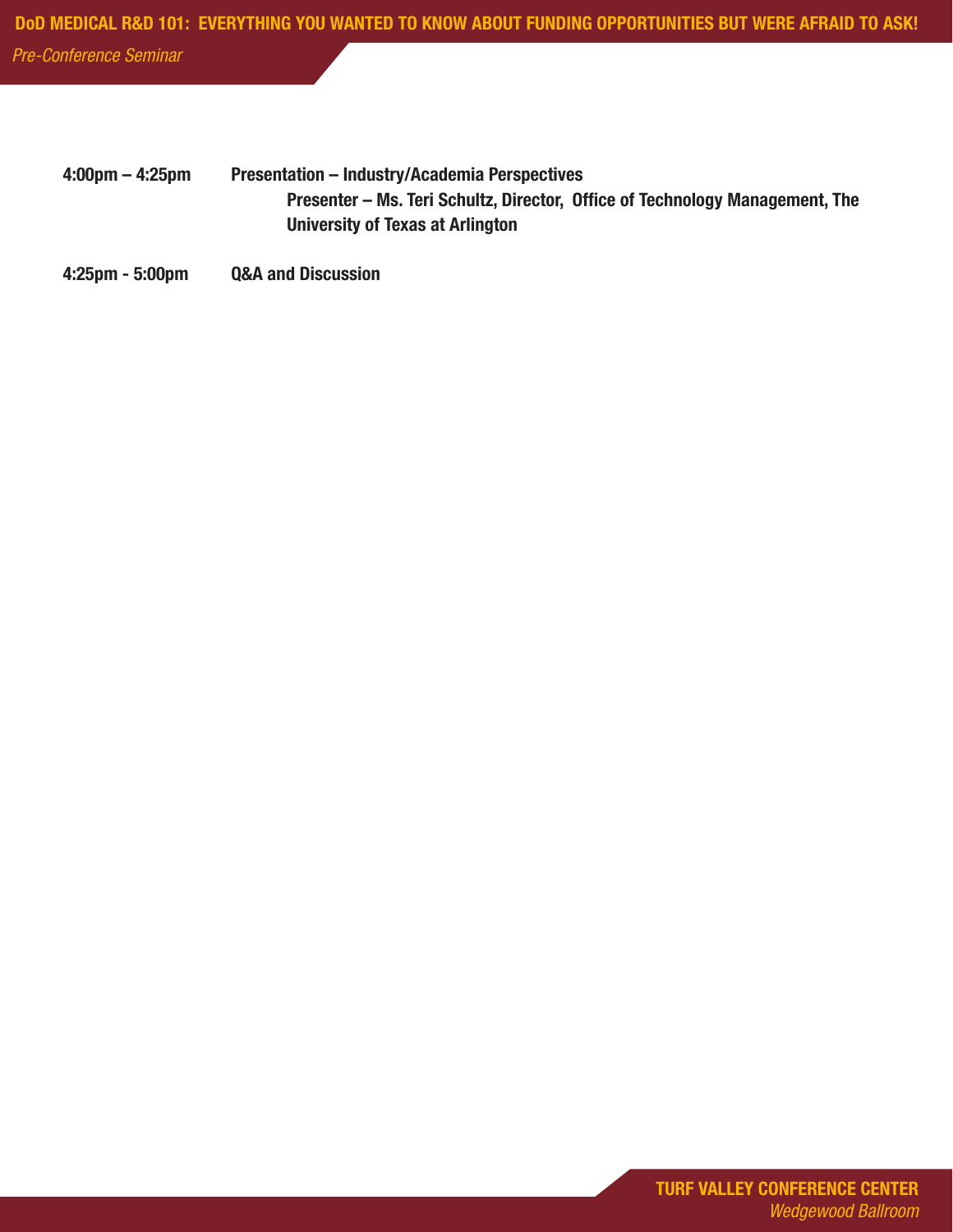

## **TUESDAY, APRIL 19, 2016**

| 7:00am - 8:15am     | <b>Registration &amp; Continental Breakfast</b>                                                                                                                                                                           |
|---------------------|---------------------------------------------------------------------------------------------------------------------------------------------------------------------------------------------------------------------------|
| 8:15am - 8:30am     | <b>Welcome and Opening Remarks - Plenary Session</b><br><b>Grand Ballroom</b><br><b>Call to Order and Welcoming Remarks</b>                                                                                               |
|                     | MG Barry Bates, USA (Ret.), NDIA Executive Vice President of Operations                                                                                                                                                   |
|                     | <b>Remarks</b>                                                                                                                                                                                                            |
|                     | Mrs. Kelly Laurel, NDIA Health Affairs Division, Chair                                                                                                                                                                    |
| 8:30am - 8:45am     | <b>Opening Remarks and Introduction of Keynote Speaker</b><br><b>Grand Ballroom</b>                                                                                                                                       |
|                     | MG Brian Lein, Commanding General, USAMRMC                                                                                                                                                                                |
| 8:45am - 9:15am     | <b>General Session-1st Keynote (Health Affairs)</b><br><b>Grand Ballroom</b>                                                                                                                                              |
|                     | Keynote Speaker: Dr. Terry M. Rauch, Director of Research & Development<br>Policy & Oversight, Office of the Assistant Secretary of Defense (Health Affairs),<br><b>Defense Health Headquarters</b>                       |
| $9:15$ am - 10:15am | Introduction by Mr. Tyrone Taylor, NDIA Health Affairs Division, Membership and Outreach<br><b>Panel Discussion- Train, Treat and Rehabilitate</b><br><b>Grand Ballroom</b>                                               |
|                     | <b>Panel Chair-</b> Dr. Janet Harris, Director, Medical Simulation and Information<br>Sciences Program, USAMRMC                                                                                                           |
| 10:15am - 10:30am   | <b>Coffee Break</b><br><b>Cameo and Wedgewood Ballroom Foyers</b>                                                                                                                                                         |
|                     |                                                                                                                                                                                                                           |
| 10:30am - 11:30am   | Introduction by Mr. Tyrone Taylor                                                                                                                                                                                         |
|                     | Panel Discussion- Infectious Diseases and Military Operational Medicine (Environmental                                                                                                                                    |
|                     | Health, Injury Prevention, Physiological Health and Psychological Health)<br><b>Grand Ballroom</b>                                                                                                                        |
|                     | Panel Co-Chairs- COL Michael Kozar, Director, Military Infectious Diseases<br>Research Program, USAMRMC and LCDR Christopher Steele, Military Deputy<br>Director, Military Operational Medicine Research Program, USAMRMC |
| 11:30am - 1:00pm    | <b>Exhibit Hall Networking Lunch</b><br><b>Cameo and Wedgewood Ballrooms</b>                                                                                                                                              |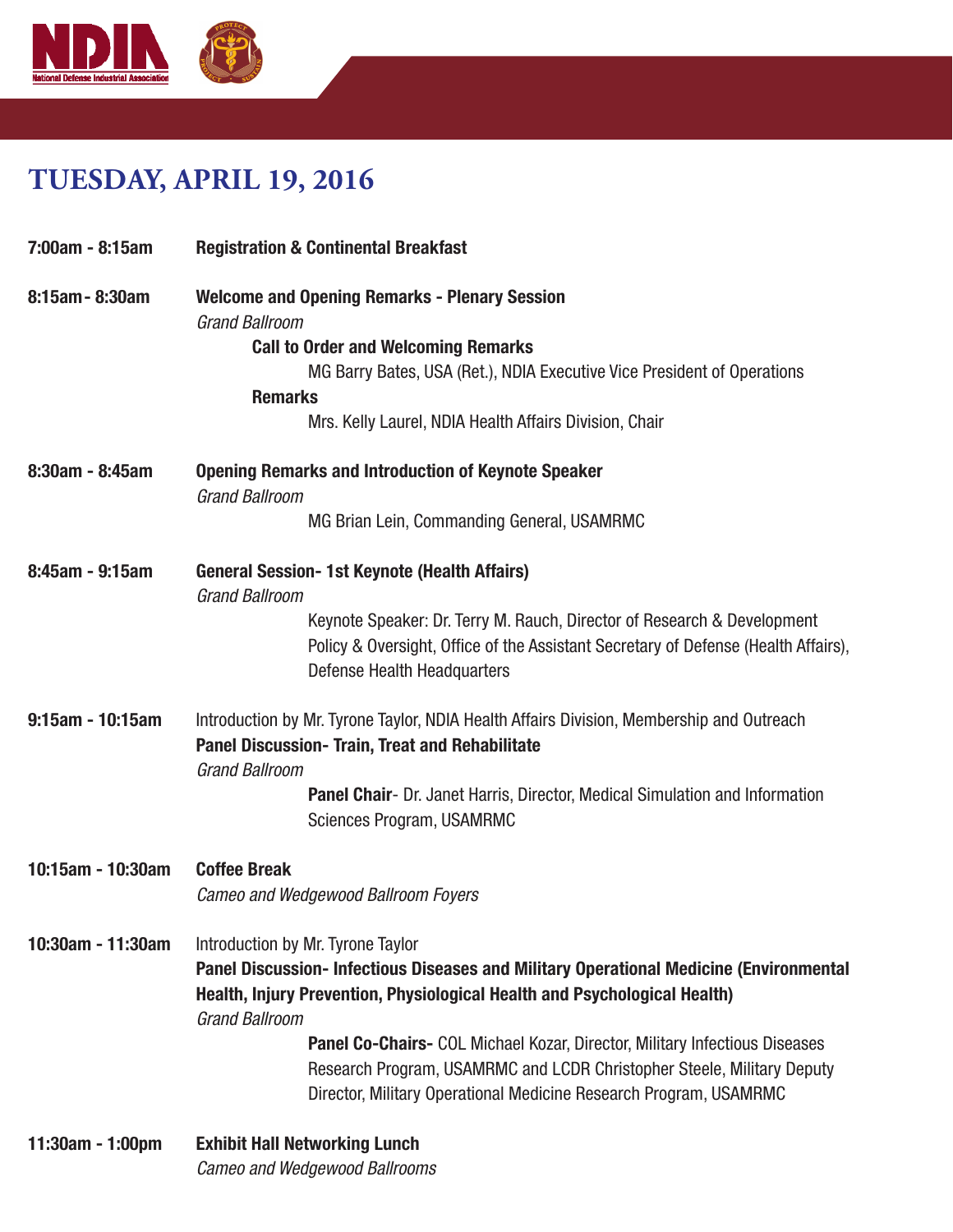| 1:00pm - 1:30pm       | Introduction by Mrs. Susan Sweat, NDIA Health Affairs Division, Committee Co-Chair for Research and<br>Development                                                                                                                                                 |
|-----------------------|--------------------------------------------------------------------------------------------------------------------------------------------------------------------------------------------------------------------------------------------------------------------|
|                       | <b>General Session - 2nd Keynote (Navy)</b>                                                                                                                                                                                                                        |
|                       | <b>Grand Ballroom</b>                                                                                                                                                                                                                                              |
|                       | Keynote Speaker: Dr. Timothy Bentley, Deputy, Force Health Protection, Office<br>of Naval Research                                                                                                                                                                 |
| $1:30$ pm - 2:30pm    | Introduction by Mrs. Susan Sweat                                                                                                                                                                                                                                   |
|                       | Panel Discussion - Interoperability - Simulation, Health Information Technologies,                                                                                                                                                                                 |
|                       | <b>Medical Devices and Beyond</b>                                                                                                                                                                                                                                  |
|                       | <b>Grand Ballroom</b>                                                                                                                                                                                                                                              |
|                       | Panel Chair- Dr. Loretta Schlachta- Fairchild, Health Science Administrator,<br>Medical Simulation and Information Sciences Program, USAMRMC                                                                                                                       |
| $2:30$ pm - $2:45$ pm | <b>Coffee Break</b>                                                                                                                                                                                                                                                |
|                       | Cameo and Wedgewood Ballroom Foyers                                                                                                                                                                                                                                |
| 2:45pm - 3:45pm       | Introduction by Mr. John David, NDIA Health Affairs Division, Committee Chair for Acquisition<br>Panel Discussion - Capability Gaps in Traumatic Brain Injury and Psychological Health,<br><b>Diagnosis, Treatment and Rehabilitation</b><br><b>Grand Ballroom</b> |
|                       | Panel Chair- Dr. Marcello Pilia, Assistant Portfolio Manager, Combat                                                                                                                                                                                               |
|                       | Casualty Care Research Program, USAMRMC                                                                                                                                                                                                                            |
| $3:45$ pm - $4:45$ pm | Introduction by Mr. John David                                                                                                                                                                                                                                     |
|                       | Panel Discussion - Advanced Product Development and FDA Regulatory Considerations for<br><b>Vendors</b>                                                                                                                                                            |
|                       | <b>Grand Ballroom</b>                                                                                                                                                                                                                                              |
|                       | Panel Co-Chairs- Ms. Kathleen Berst, Deputy for Acquisition, US Army Medical<br>Materiel Development Activity, and Dr. Tyler Bennett, Deputy for Acquisition, US<br><b>Army Medical Materiel Agency</b>                                                            |
|                       |                                                                                                                                                                                                                                                                    |
| 4:45pm - 6:00pm       | <b>Exhibit Hall Networking Reception</b>                                                                                                                                                                                                                           |
|                       | <b>Cameo and Wedgewood Ballrooms</b>                                                                                                                                                                                                                               |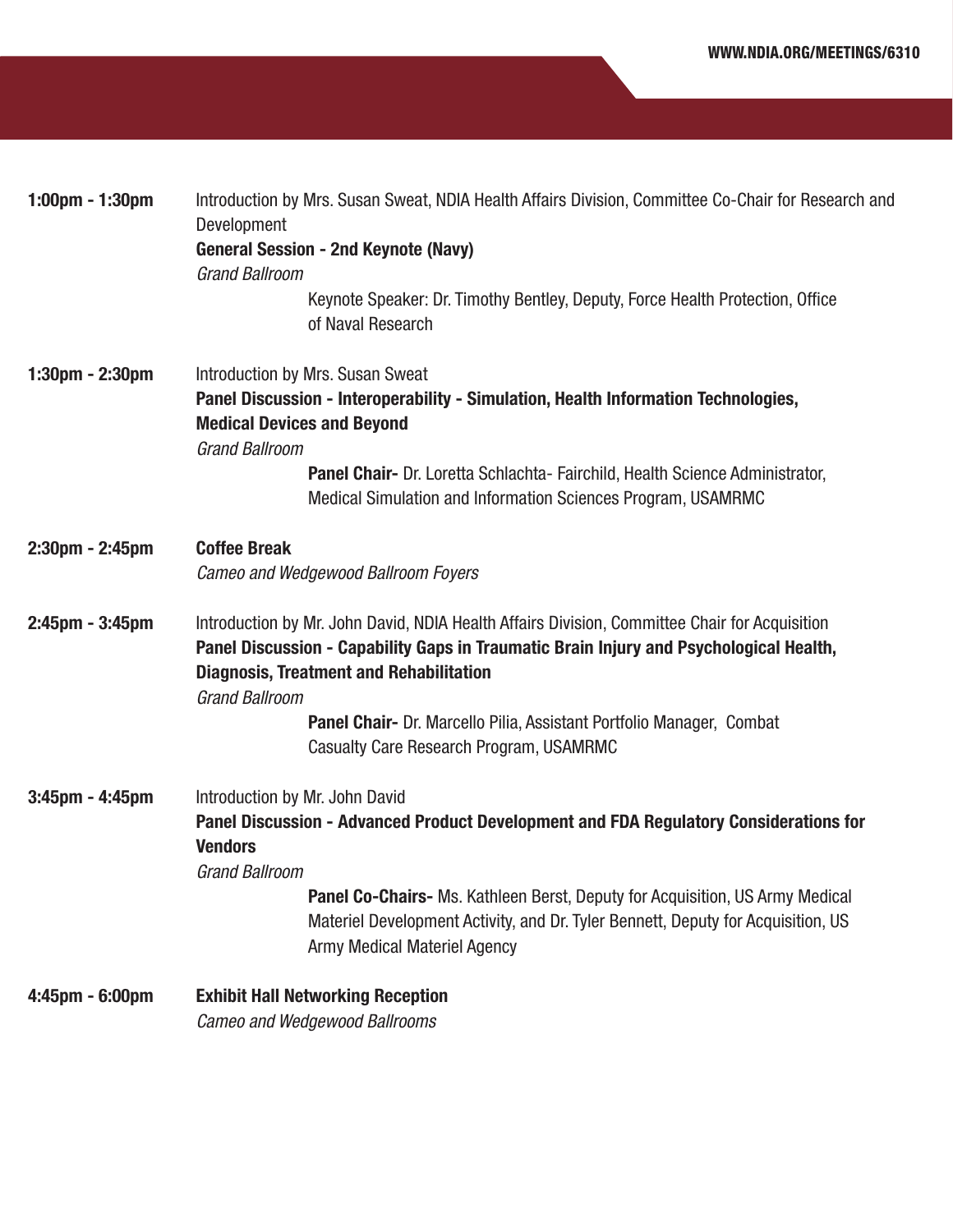

## **WEDNESDAY, APRIL 20, 2016**

| 7:00am - 8:00am       | <b>Registration &amp; Continental Breakfast</b>                                                                                                                                                                                                                                                                                                                                                                                                         |
|-----------------------|---------------------------------------------------------------------------------------------------------------------------------------------------------------------------------------------------------------------------------------------------------------------------------------------------------------------------------------------------------------------------------------------------------------------------------------------------------|
| 8:00am - 8:30am       | Introduction by Mrs. Suzy Kennedy, NDIA Health Affairs Division, Vice Chair<br><b>General Session - 3rd Keynote (Air Force)</b><br><b>Grand Ballroom</b><br>Keynote Speaker: Brigadier General James E. McClain, Commander, Air Force Medical<br><b>Support Agency</b>                                                                                                                                                                                  |
| $8:30$ am - $9:30$ am | Introduction by Mrs. Suzy Kennedy<br><b>Panel Discussion - Special Operations Medicine</b><br><b>Grand Ballroom</b><br><b>Panel Chair-LTC Christopher Wilson, Biomedical Acquisitions Officer, US</b><br><b>Special Operations Command</b>                                                                                                                                                                                                              |
| $9:30$ am - 10:30am   | Introduction by Mrs. Suzy Kennedy<br>Panel Discussion - Performance Sustainment and Health Protection in Operational<br><b>Environments</b><br><b>Grand Ballroom</b><br><b>Panel Co-Charis-LCDR Christopher Steele, Military Deputy Director, Military</b><br>Operational Medicine Research Program, USAMRMC and Mr. Clifford Otte,<br>Senior Technologist, 711th Human Performance Wing, US Air Force                                                  |
| 10:30am - 10:45am     | <b>Coffee Break</b><br>Cameo and Wedgewood Ballroom Foyers                                                                                                                                                                                                                                                                                                                                                                                              |
| 10:45am - 11:45am     | Introduction by Dr. Harry Modrow, NDIA Health Affairs Division, Committee Co-Chair for Research and<br>Development<br><b>Panel Discussion - Joint En Route Care</b><br><b>Grand Ballroom</b><br><b>Panel Co-Chairs-Lt Col Jennifer Hatzfeld, En Route Care Portfolio Manager,</b><br>Combat Casualty Care Research Program, USAMRMC, and Lt Col Antoinette<br>Shinn, En Route Care Portfolio Manager, Combat Casualty Care Research<br>Program, USAMRMC |
| 11:45am - 1:00pm      | <b>Exhibit Hall Networking Lunch</b>                                                                                                                                                                                                                                                                                                                                                                                                                    |

*Cameo and Wedgewood Ballrooms*